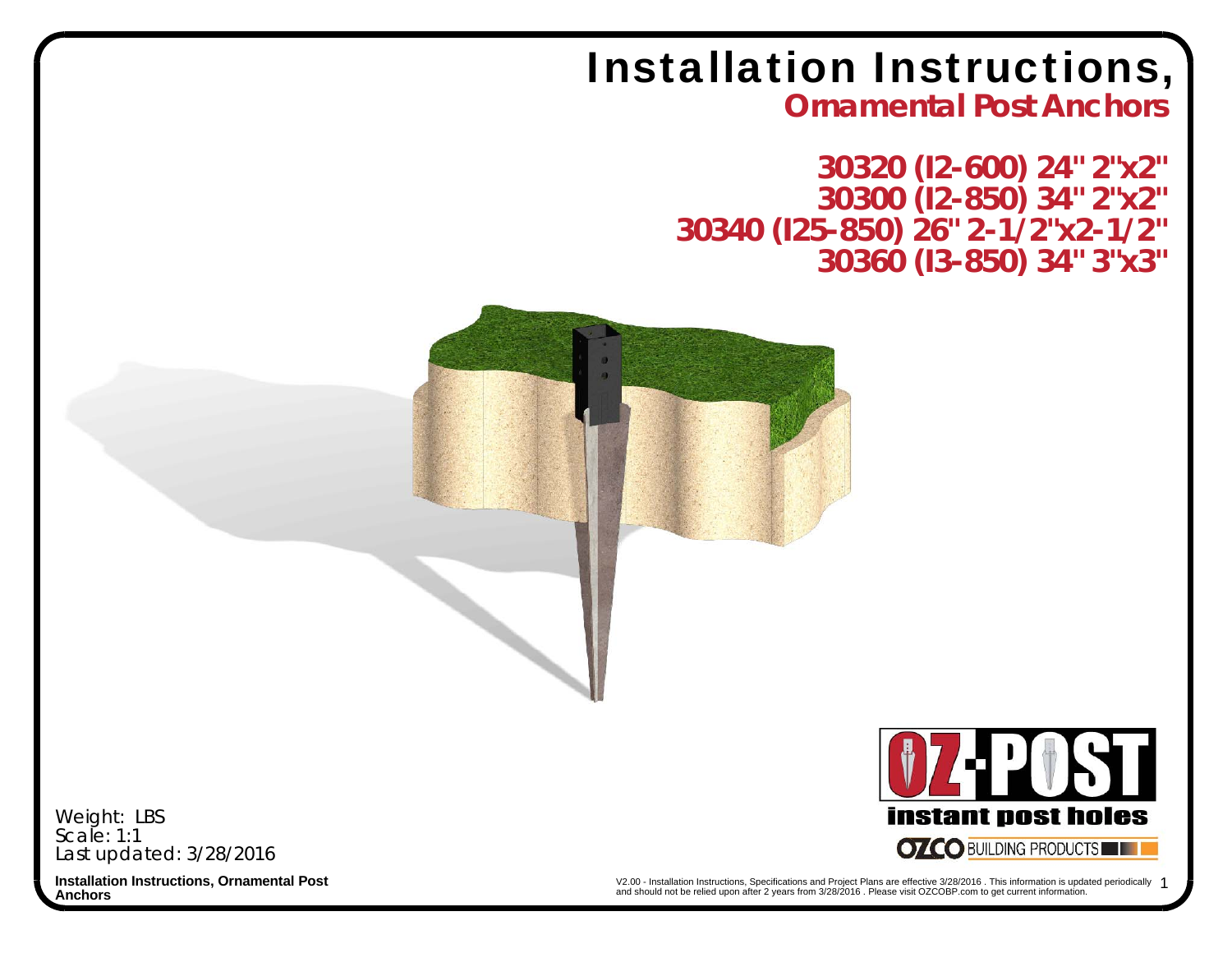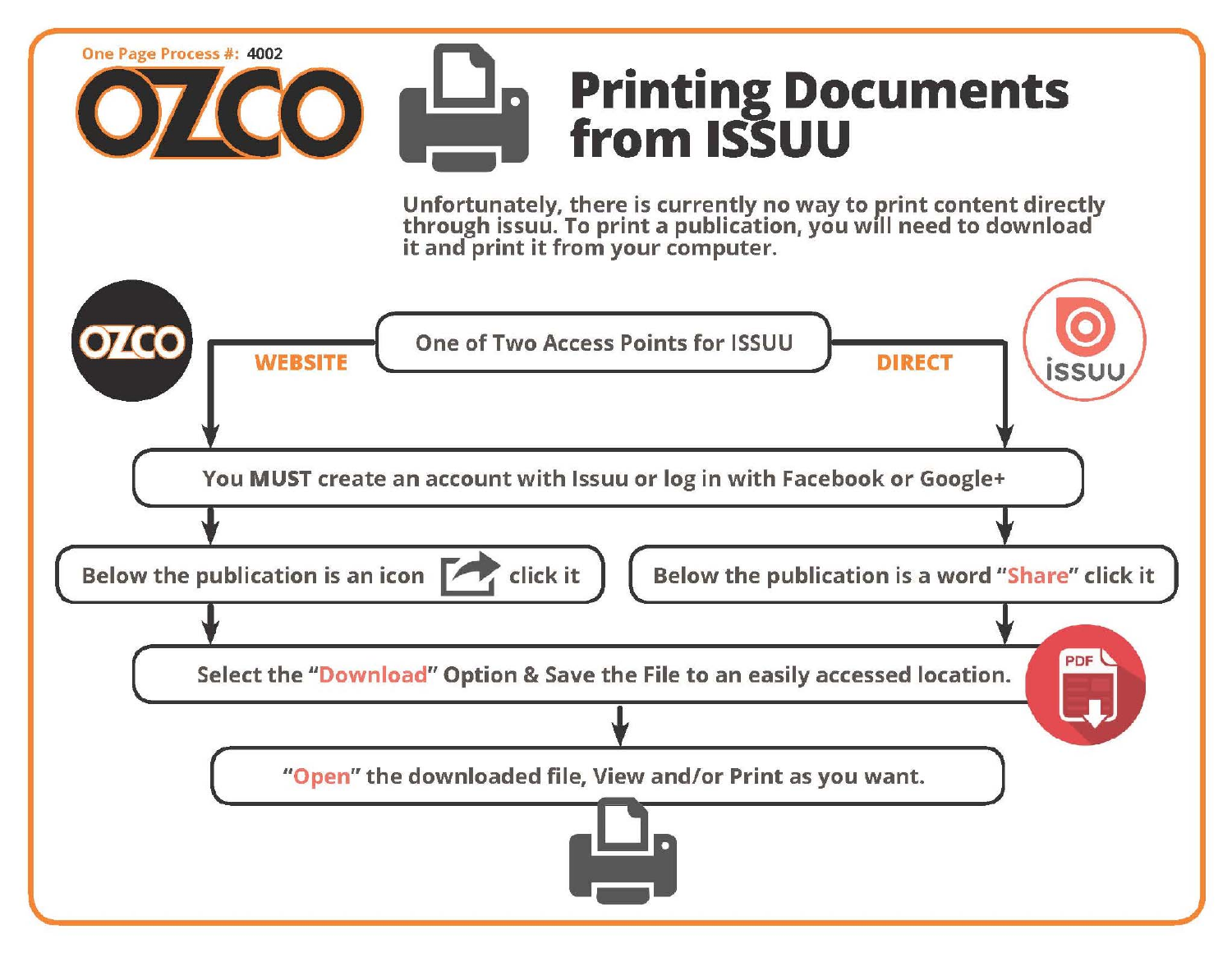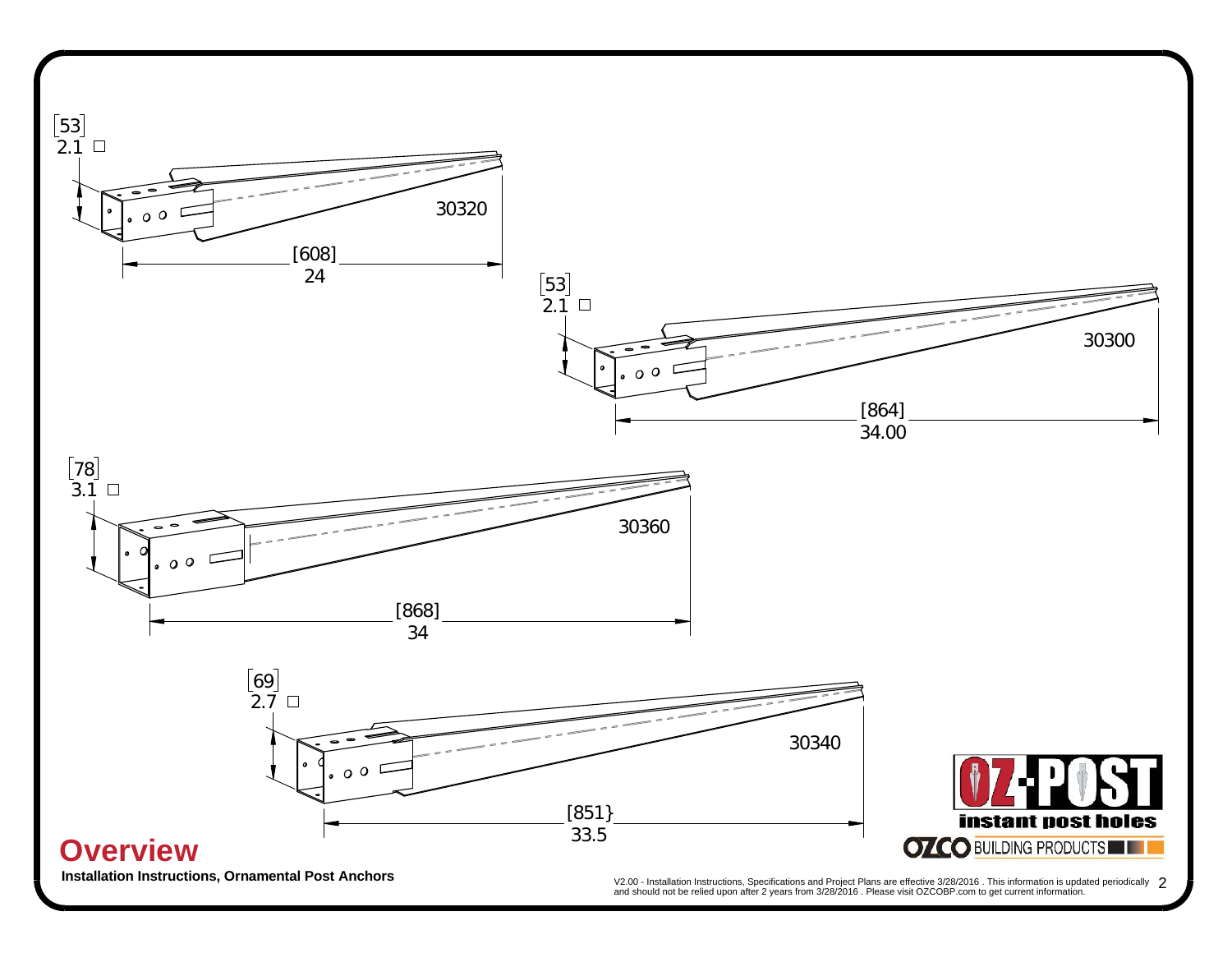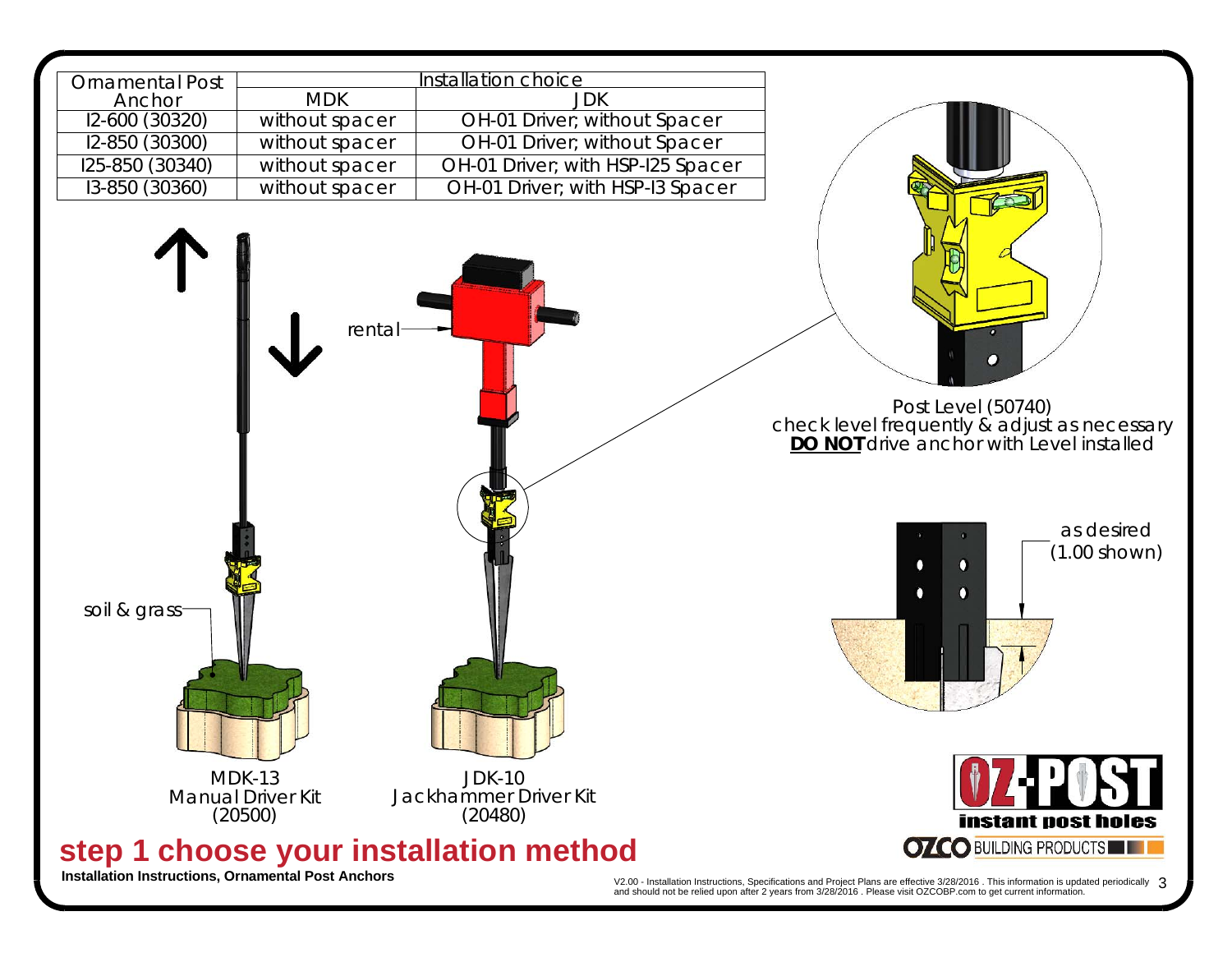

**Installation Instructions, Ornamental Post Anchors**<br>and should not be relied upon after 2 years from 3/28/2016. Please visit OZCOBP.com to get current information. 4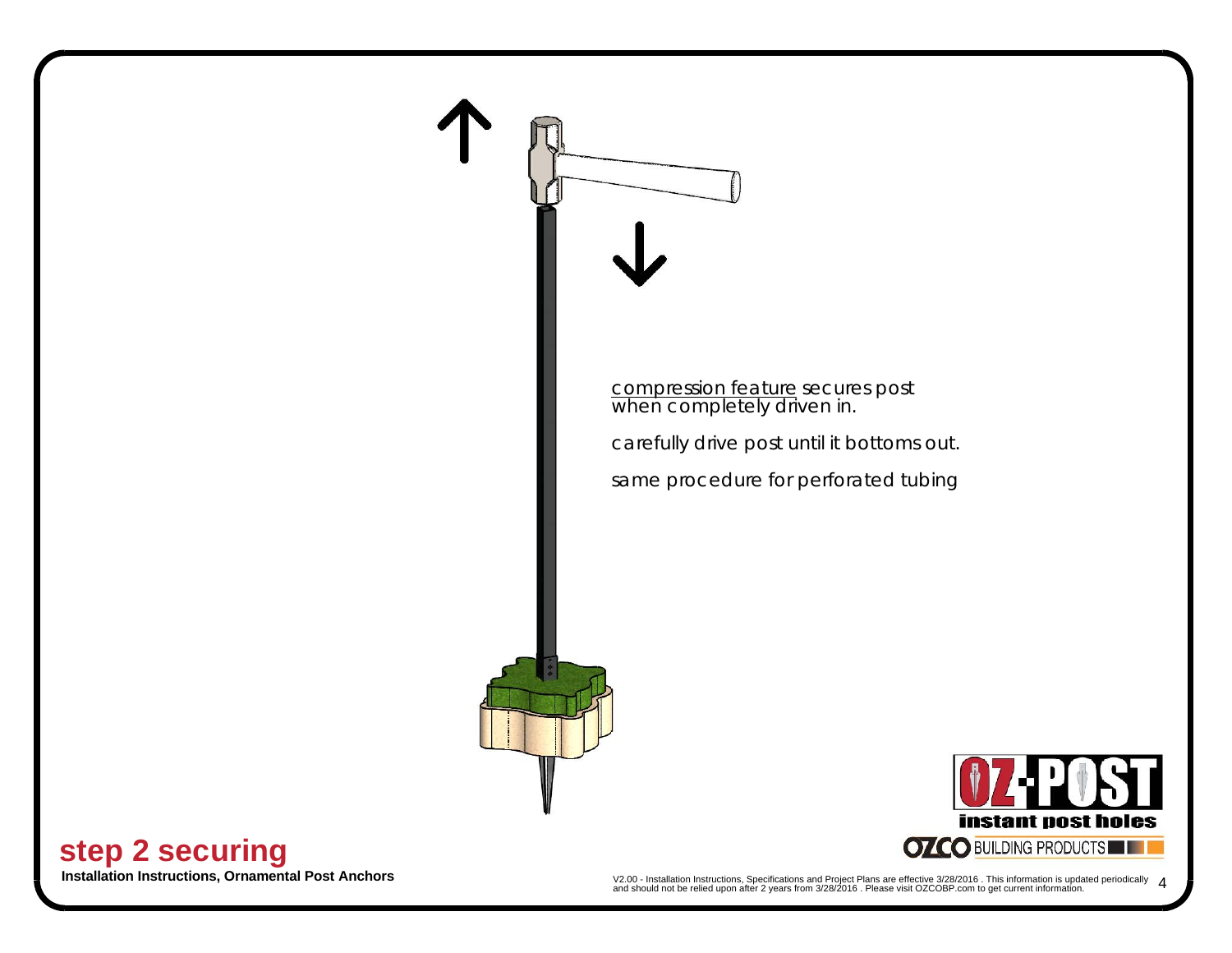

**Installation Instructions, Ornamental Post Anchors**<br>and should not be relied upon after 2 years from 3/28/2016 . Please visit OZCOBP.com to get current information. 5